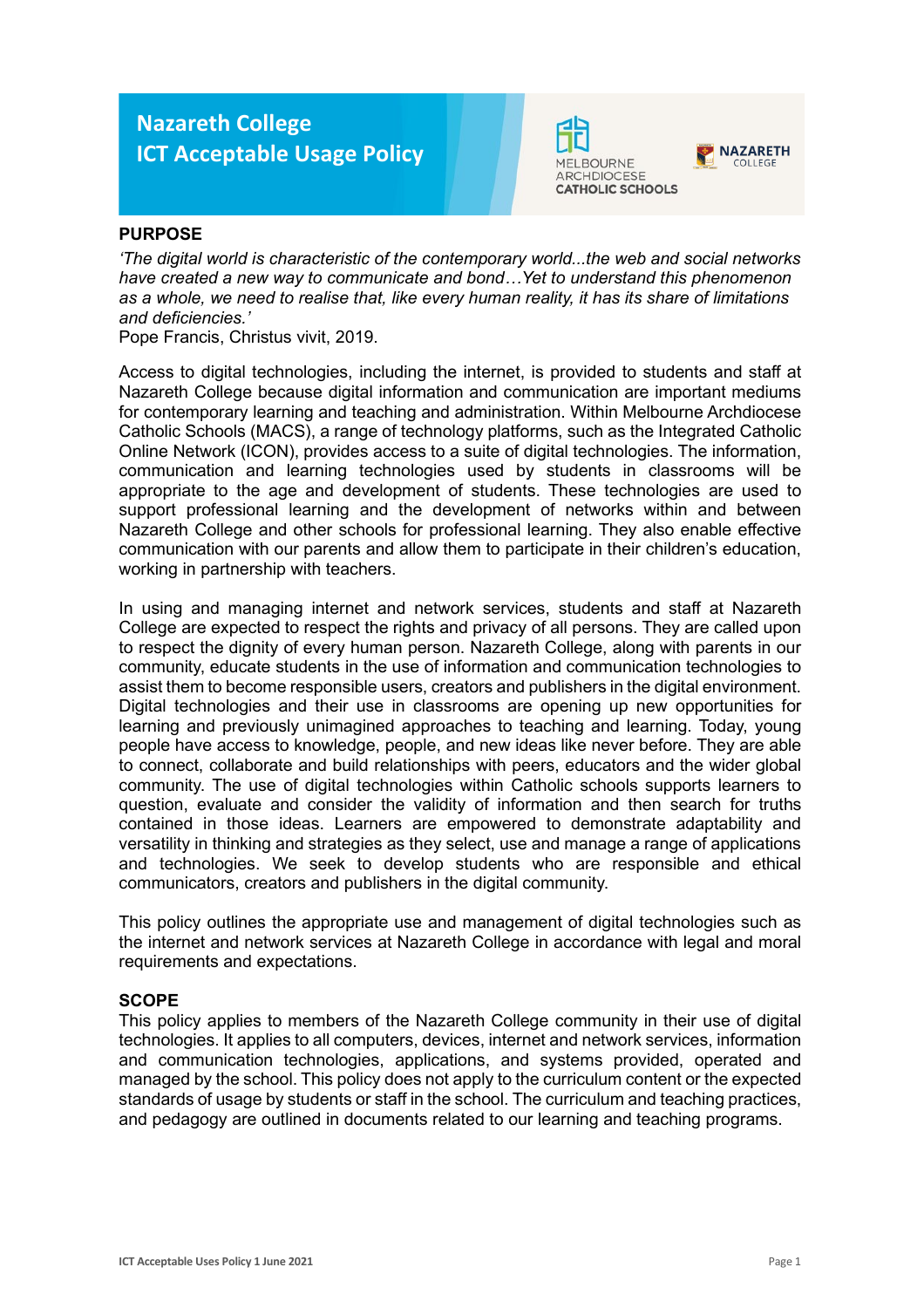### **DEFINITIONS**

**Computer** is either a desktop or portable laptop device that performs processes, calculations and operations based on instructions provided by a software or hardware program.

**Device** refers to a unit of physical hardware or equipment that provides one or more computing functions within a computer system. It can provide input to the computer, accept output or both. Typical hardware includes a computer mouse, speakers, printer and microphone.

**Email** means the system that enables users to send data over the internet using computers and mobile devices.

**ICON** means the Integrated Catholic Online Network, which is used to deliver shared services for educational and administrative purposes across Catholic schools.

**Internet** means the system of interconnected networks that connects computers for data transmission and storage.

**Intranet** refers to a local system of computers enabling students and staff to communicate and share information within their school community.

**Mobile devices** refer to (but is not limited to) mobile phones, PDAs and portable storage devices.

**Network services** means the facilities and resources located on and delivered via a computer-based network, including communication systems, internet and intranet services, mobile devices, electronic mail, web services, printer services, database services, back-up services, file services and network management services.

**Parents** includes parents, guardians and carers.

**Social networking** means web-based services that allow individuals to create their own online profiles and communicate with each other by voice, chat, instant message, image sharing, video conference and blogs in a virtual community.

**Staff** means salaried, voluntary and contracted persons.

**Students** means those students enrolled at Nazareth College.

**Website** is an internet-based page or series of pages grouped together and managed by a person or group.

### **PRINCIPLES**

The use of digital technologies within our school by staff and students at Nazareth College is underpinned by the following principles and understanding:

- That digital technologies provide valuable opportunities for staff and students to collaborate, connect and create with peers, colleagues, experts and the wider community
- That online behaviour will at all times demonstrate respect for the dignity of each person in the community
- Users will behave in a manner that is ethical when using the internet and network services (even for personal communication)
- The catholic beliefs and ethos of the school and professional expectations and standards required by teachers are demonstrated in the way the technologies are used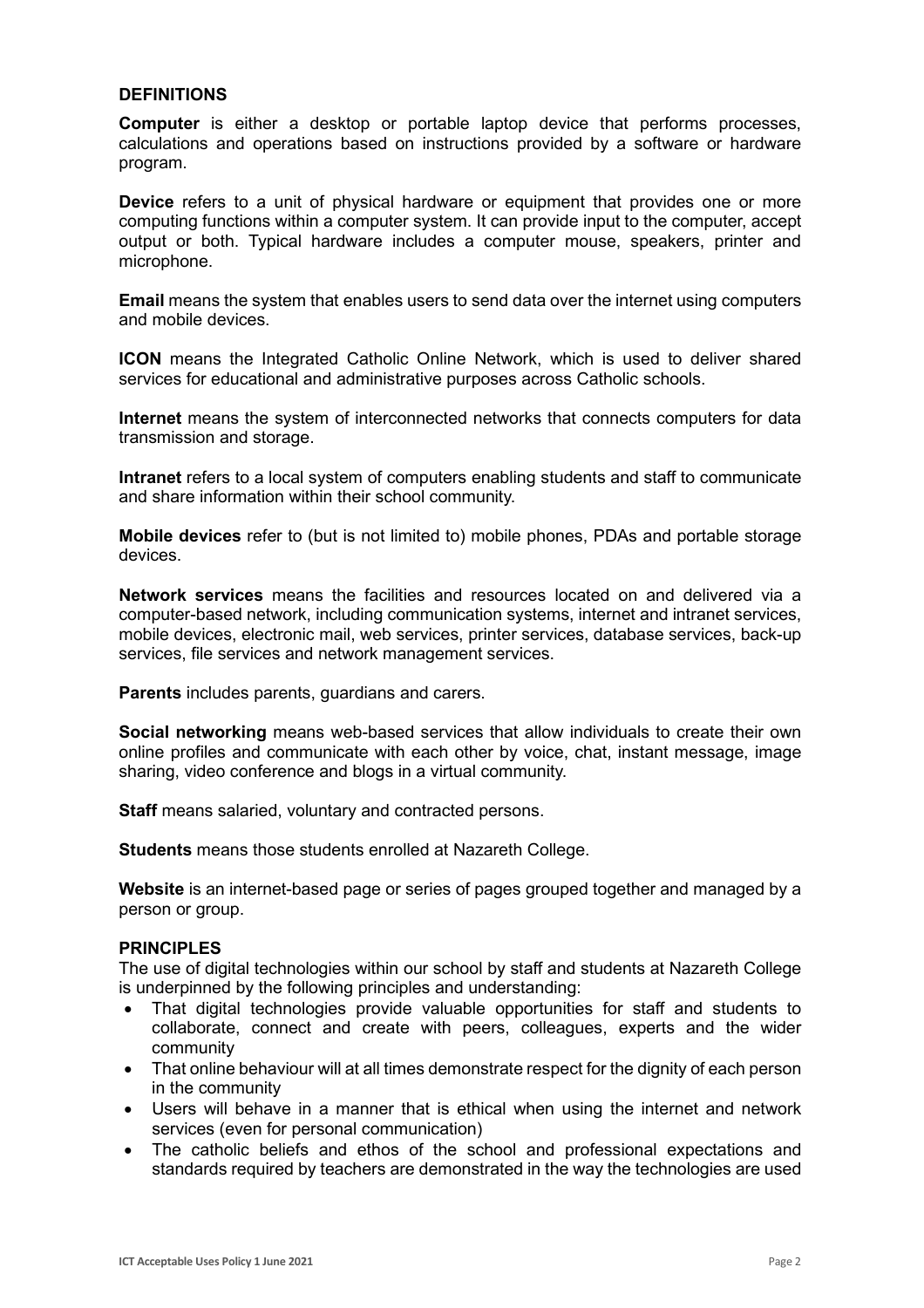• Inappropriate online behaviour, including cyberbullying, will not be tolerated.

# **POLICY**

## **INTERNET AND NETWORK ACCESS**

Access to internet and network services are provided by MACS to staff and students of Nazareth College for educational and administrative purposes. From time to time, other MACS policies and requirements in particular schools may result in restrictions.

Access rights assigned to students and staff at Nazareth College will be determined by the principal and may vary as educational and administrative purposes change.

Students and staff at Nazareth College may not use the internet and network services provided for commercial purposes, either offering or acquiring goods or services for personal use. The services cannot be used for political lobbying or the proliferation of unnecessary communications.

### **EXPECTATIONS OF USERS**

All students and staff at Nazareth College are required to use the internet and network services in accordance with this policy. Any use of devices or services that may be questionable, offensive, and controversial or against the Catholic ethos is unacceptable. This includes personal communication with students on matters not related to curriculum or education. These standards apply whenever Nazareth College equipment or communication lines are used, including use from home or other non-school location and when a private account is used.

### **NON-COMPLIANCE WITH THIS POLICY**

Disciplinary action may be undertaken by Nazareth College against any student or staff member is who found to be inappropriately using the provided internet, network services, device or mobile device. The principal will determine the disciplinary measures to be undertaken in accordance with other policies and guidelines. These measures may be outlined in staff handbooks or the Acceptable User Agreement for students used by Nazareth College

### **DUTY OF CARE**

Nazareth College educates students to be safe, responsible and ethical users of digital technologies. Nazareth College will provide instruction to students in online personal safety issues, including inappropriate sites, stranger danger, cyberbullying and scams. Nazareth College will prepare staff to deal with these issues.

#### **MONITORING STUDENTS**

Online activities may be monitored or reviewed to assess network efficiency, examine system security and to investigate alleged breaches of this policy.

### **STAFF**

An authorised person (e.g. a principal, a regional manager or other MACS staff member can monitor the use of MACS ICT resources. Server logs may also be used in an investigation of an alleged breach of this policy.

### **SECURITY**

To minimise risk to MACS information and communication networks from viruses and intrusions, current virus screening software is to be activated, and where appropriate, passwords are to be used by staff and students of Nazareth College. Firewalls are to be maintained. The management of system protocols and configurations are the responsibility of the staff authorised by the school or MACS. Non-authorised staff and students are not permitted to have access to these levels of system management.